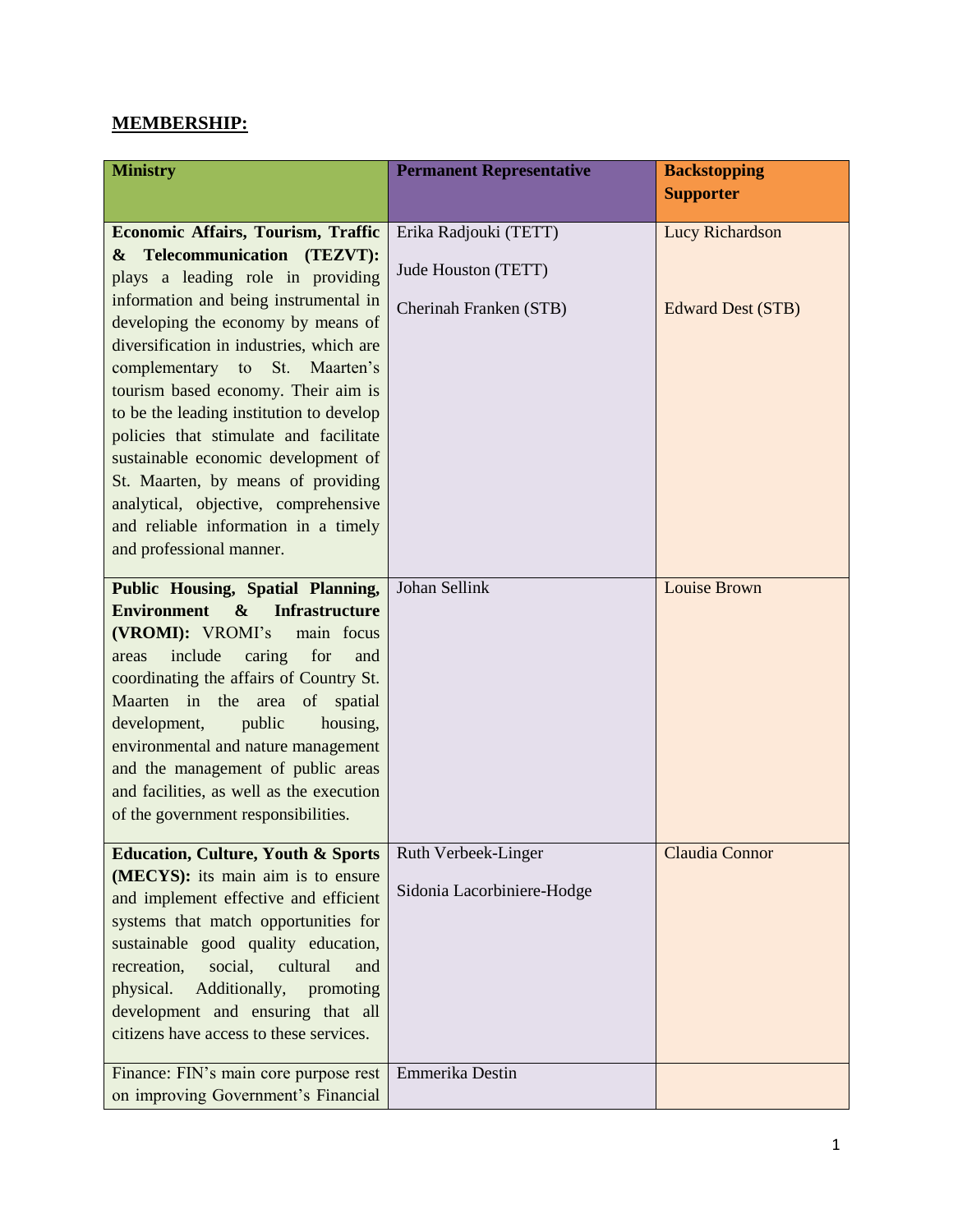| Management to the level of Best<br>Practices in order to be able to comply<br>with the norms as set forth in the<br>Financial Supervision. Improving the<br>functioning of the Tax Authority to the<br>level of being effective and efficient in<br>its tasks to be able to levy and collect<br>revenues (taxes) budgeted in a timely<br>and professional manner. To fully<br>implement a revised tax system one<br>that is fair, simple, competitive and<br>economically sound for businesses and<br>individuals alike. Lastly, to ensure that<br>all necessary laws and regulations as it<br>pertains to Financial Management are<br>in place or are being worked on to be<br>put in place. |                                                     |                               |
|-----------------------------------------------------------------------------------------------------------------------------------------------------------------------------------------------------------------------------------------------------------------------------------------------------------------------------------------------------------------------------------------------------------------------------------------------------------------------------------------------------------------------------------------------------------------------------------------------------------------------------------------------------------------------------------------------|-----------------------------------------------------|-------------------------------|
| <b>Justice:</b> Justice:<br>The<br>Ministry of<br>Justice serves as one of the most<br>integral divisions of the St. Maarten<br>government, its constitution and its<br>citizenry. It is our mandate to develop,<br>adopt (codification) and revise the<br>civil, criminal, administrative and<br>commercial laws and procedures<br>regarding main areas including and not<br>limited<br>immigration,<br>to<br>youth<br>criminality, maintenance of public<br>order and etc.                                                                                                                                                                                                                  | Myrna Lynch                                         |                               |
| <b>Public Health, Social Development</b><br>& Labour (VSA): The VSA's core<br>strengthening<br>focus<br>areas<br>are:<br>agenda<br>social<br>and<br>government's<br>therefor signaling and intervening in<br>health risks, potential labour conflicts<br>and social risks of vulnerable groups<br>in society in a timely manner.<br>Additionally,<br>and<br>renewing<br>$\sqrt{or}$<br>modifying<br>policies,<br>programs,<br>activities and legislation to enhance<br>social cohesion and quality of life.<br>Reducing bureaucracy by working<br>transparently,<br>effectively<br>and                                                                                                        | Fenna Arnell<br><b>Joy Arnell</b><br>Rafael Boasman | Virginia Asin<br>Aida Holaman |